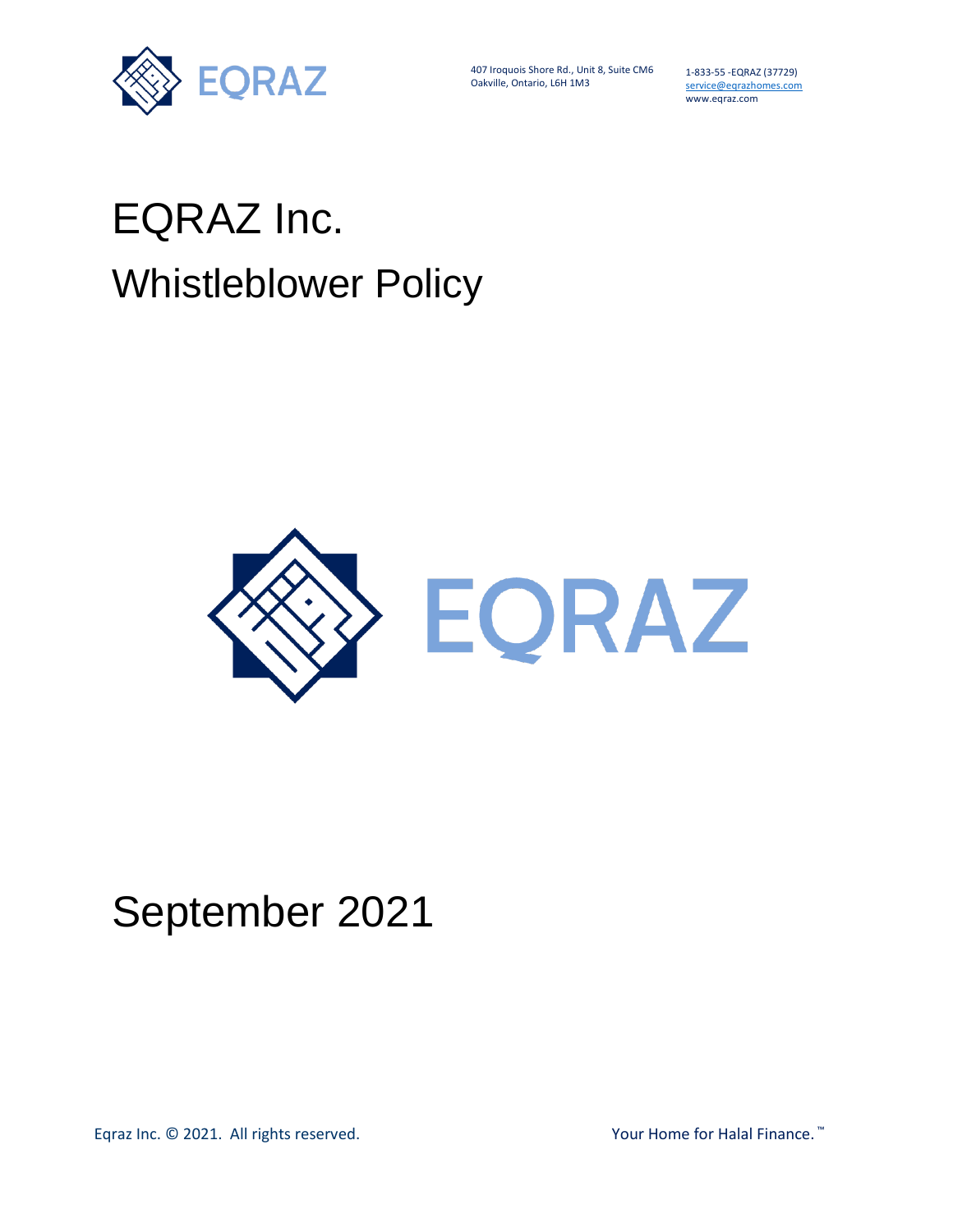

EQRAZ Inc. is committed to operating its business in ways that meet the highest standards of honesty, integrity, ethics, and professionalism. We are invested in the success of our business, but more importantly the people behind it. The Whistleblower Policy ensures all directors, officers, contractors, consultants, advisors, and employees have the means to report misconduct pertaining to financial matters with confidence.

# **Section 1. General**

EQRAZ Inc. (including, as applicable, its subsidiaries and affiliates the "Corporation") is committed to maintaining the highest standards of integrity and honesty in its business conduct and financial reporting. This commitment extends to maintaining accountability of our financial accounting, internal financial controls, and auditing processes ("financial matters") and compliance with applicable legal and regulatory requirements relating to our business in all material respects. The Whistleblower Policy and Procedures (the "Policy") is a supplement to the guidelines and principles set out in the Corporation's Code of Business Ethics and Conduct (the "Code"). All our directors, officers and employees are expected to participate actively in seeking to maintain this standard.

# **Section 2. Purpose**

The purpose of this Whistleblower Policy and Procedure (the "Policy") is to provide directors, officers, contractors, consultants, advisors, and employees with a process for confidentially reporting complaints or concerns regarding material financial matters, compliance with legal and regulatory requirements and violations of our Code (each a "Misconduct") while at the same time providing protection against retaliation for reports made in good faith. This Policy tells you exactly how and where to submit a complaint or concern, who deals with your complaint and how that complaint will be handled, processed, and documented. This Policy also describes the standards and principles that will govern the processing of all complaints and concerns whether they are received from people within the Corporation or external parties.

#### **Section 3. How to report violations**

- i. The Corporation encourages employees to report actual or suspected Misconduct in a timely manner, including breaches of our Code, for recording and, if necessary, further investigation. In most cases, your immediate supervisor is in the best position to address an area of concern. Alternatively, the Misconduct may be reported directly to the Chief Executive Officer via email or other means of communication. In the event that the Misconduct relates to the Chief Executive Officer, you should report it to a member of EQRAZ's Board of Directors.
- ii. Misconduct related to financial matters or compliance with legal and regulatory requirements should be directed to the Chief Financial Officer via email or other means of communication. This may be done on an anonymous basis.

iii. In certain circumstances, you may prefer to make a formal report regarding perceived or suspected Misconduct to a party outside of the Corporation. In such cases, you may directly communicate the Chair of the Corporation's Audit Committee via email t[o auditchair@eqraz.com.](mailto:auditchair@eqraz.com)

## **Section 4. Confidentiality**

The Corporation, including all persons designated to handle complaints under this Policy, will seek to treat all communications as confidential to the fullest extent permitted under law and to the extent possible, consistent with the need to conduct an adequate investigation. We encourage you to identify yourself when making a complaint or communicating a concern as anonymity can limit the Corporation's ability to complete a thorough investigation.

### **Section 5. Acting in good faith**

Anyone filing a complaint under this Policy must be acting in good faith and have an honest belief that the complaint is well-founded, including a reasonable factual or other basis. Any complaints based on allegations that are without basis and cannot be substantiated, or that are proven to be intentionally misleading or malicious will be viewed as a serious offense.

#### **Section 6. Handling of reported violations**

Once your concern has been communicated by to your selected party in accordance with Section 3 above, (each, a "Recipient"), the following procedures are intended to be followed:

- 1. Unless the report has been made anonymously, the Recipient should confirm receipt of your communication or complaint within five business days of receipt wherever practicable or where specifically requested.
- 2. The Recipient should register your complaint in a log and open a file. Both should be confidential and secure.
- 3. If the Recipient determines that your concern is covered by this Policy, he or she should conduct an investigation and determine whether further action is required. In conducting his or her investigation, the Recipient may enlist inside or outside legal, accounting, human resources or other advisors and may also refer the matter to the Audit Committee.